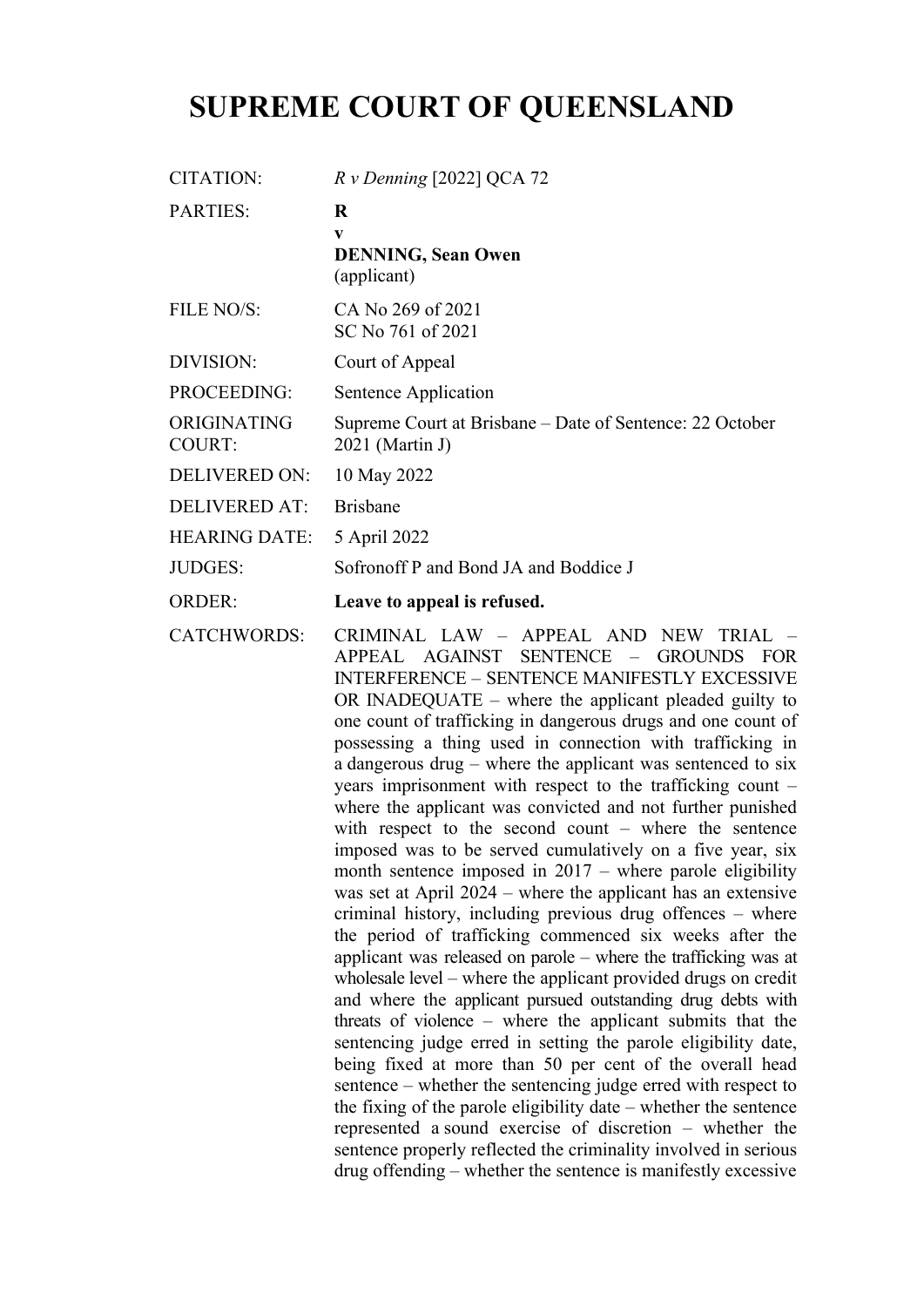|                    | $R v$ Berns [2020] QCA 36, considered<br>$R \nu B$ yrne [2020] QCA 173, considered<br>R v Neilson [2014] QCA 221, considered<br>$Rv$ Nunn [2019] QCA 100, considered |
|--------------------|----------------------------------------------------------------------------------------------------------------------------------------------------------------------|
| <b>COUNSEL:</b>    | S C Holt QC for the applicant<br>S J Bain for the respondent                                                                                                         |
| <b>SOLICITORS:</b> | Owens & Associates for the applicant<br>Director of Public Prosecutions (Queensland) for the<br>respondent                                                           |

- [1] **SOFRONOFF P:** I agree with the reasons of Boddice J and with the order proposed by his Honour.
- [2] **BOND JA:** I agree with the reasons for judgment of Boddice J and with the order proposed by his Honour.
- [3] **BODDICE J:** On 22 October 2021, the applicant pleaded guilty to one count of trafficking in dangerous drugs and one count of possessing a thing used in connection with trafficking in a dangerous drug.
- [4] On the same date, the applicant was sentenced to six years imprisonment for the trafficking count and convicted and not further punished in respect of the remaining count. It was ordered that the sentence of imprisonment be served cumulatively on an effective head sentence of five years, six months imposed on 23 March 2017. It was further ordered that the applicant be eligible for parole on 22 April 2024.
- [5] The applicant seeks leave to appeal his sentence. Should leave be granted, the applicant relies on two grounds. First, that the sentencing judge erred in fixing the parole eligibility date. Second, that the sentence imposed was manifestly excessive.

# **Background**

- [6] The applicant was born in 1981. He has an extensive past criminal history with multiple entries for drug and other offences. He has been the recipient of probation and community service orders and a suspended sentence. He breached those orders.
- [7] On 23 March 2017, the applicant was sentenced to five years, six months imprisonment for acts intended to cause grievous bodily harm or transmit serious disease. A parole eligibility date was set at 23 September 2018.
- [8] On 26 August 2019, the applicant was released on parole. By that stage, the applicant had served over three years and two months in custody.

#### **Offences**

- [9] The applicant commenced trafficking in dangerous drugs some six weeks after his release on parole. For approximately four months, between 6 October 2019 and 15 February 2020, the applicant trafficked primarily in methylamphetamine although he also supplied gamma hydroxybutyrate acid.
- [10] The applicant's trafficking involved supplying to at least 12 customers, some of whom were on-selling drugs to their own customers. The applicant engaged the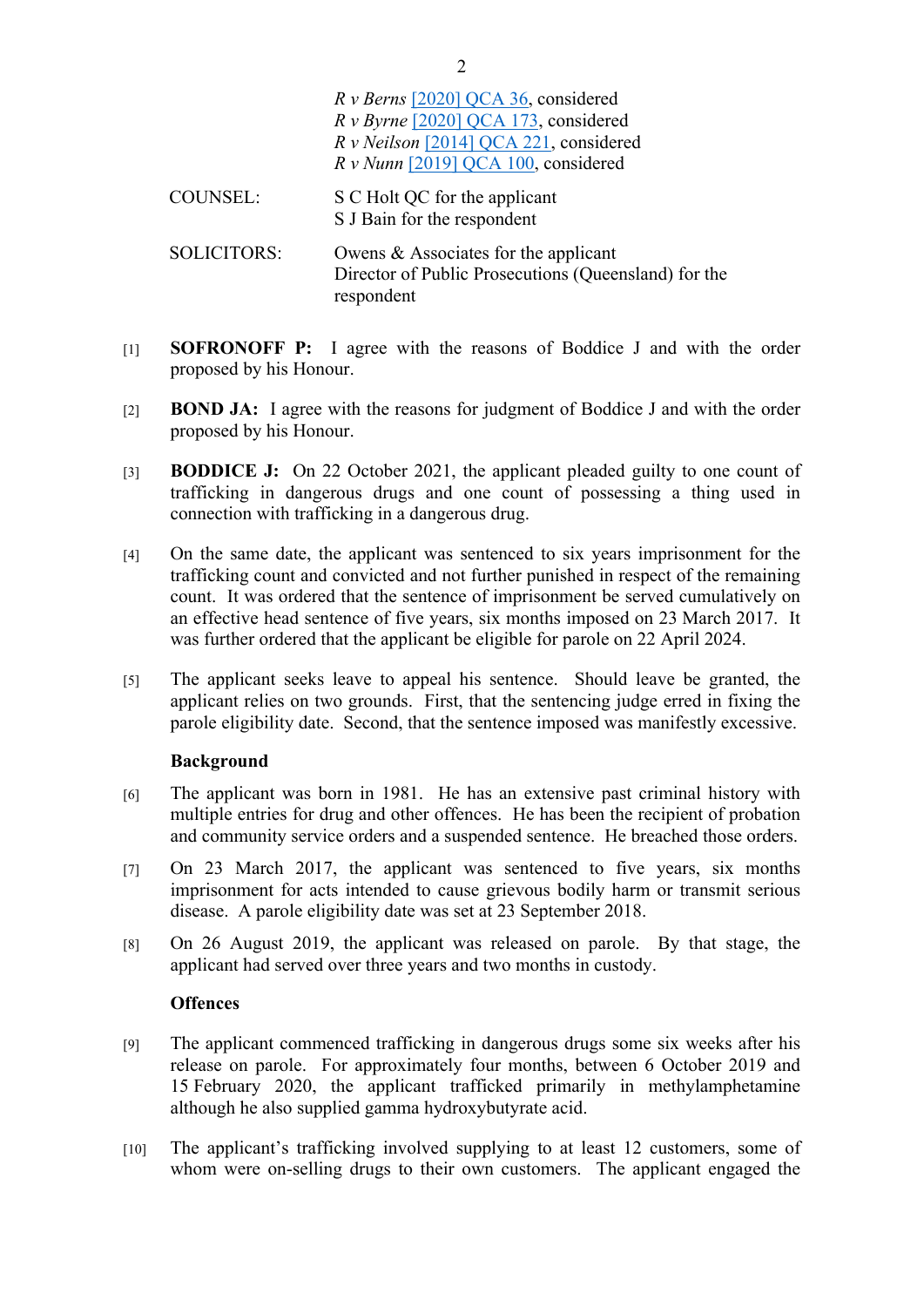services of others to assist in the distribution of the drugs. The applicant sought out customers. On occasions, the applicant provided drugs on credit. The applicant pursued outstanding debts, making threats of violence in the event those debts remained unpaid.

# **Sentencing remarks**

- [11] The sentencing judge noted that the applicant had a criminal history containing entries for drug offences, property offences, weapons offences and offences of violence. Of considerable concern, his history included an entry in October 2013 for entering a dwelling with intent by breaking at night whilst armed in company and the entry in March 2017 for acts intended to cause grievous bodily harm and entering a dwelling with intent by breaking at night.
- [12] The sentencing judge recorded that the trafficking was for about four months during which the applicant trafficked in wholesale amounts primarily of methylamphetamine but also was able to source and supply large amounts of gamma hydroxybutyrate acid. The aggravated circumstances of the trafficking included supplying methylamphetamine to at least 12 customers of whom seven at least were on-selling the drug. Further, his conduct, although in part to feed his own drug addiction, was commercially motivated. The applicant engaged the services of others; actively sought out large-scale sales; provided drugs on credit or in exchange for other rewards; and, engaged in threats of violence towards those who owed him debt. Concerningly, the trafficking count commenced one month and one week after the applicant was released on parole.
- [13] The sentencing judge recorded that the applicant had now been in custody for 14 months since his arrest, with a further 11 months to serve on the earlier sentence and a requirement to serve a further ten months as a result of the cancellation of his parole. As such, the applicant would serve 21 months before any sentence imposed for this offending could commence.
- [14] The sentencing judge recorded that the applicant had entered an early plea, which would be taken into account, and that the applicant had commenced using methylamphetamine in 2010 following which he had developed a serious addiction.
- [15] After observing that there were a number of significant aggravating factors, including commencement of the trafficking so soon after entry into parole, the sentencing judge observed that a sentence in the order of seven to eight years would be appropriate in the ordinary course. Taking into account the time that the applicant had spent in custody and would spend in custody before commencement of the sentence, the sentence for trafficking was reduced to a period of six years imprisonment so as to recognise the need not to impose a crushing sentence. It was ordered that the sentence be served cumulatively.
- [16] After taking into account one day of pre-sentence custody, which was not declared as time served, and the period of time that the applicant would have been in custody before commencement of the sentence, the sentencing judge set the applicant's parole eligibility date at 22 April 2014.

#### **Applicant's submissions**

[17] The applicant submits that the sentencing judge erred in setting the date for eligibility for parole in that he imposed a non-parole period of two and a half years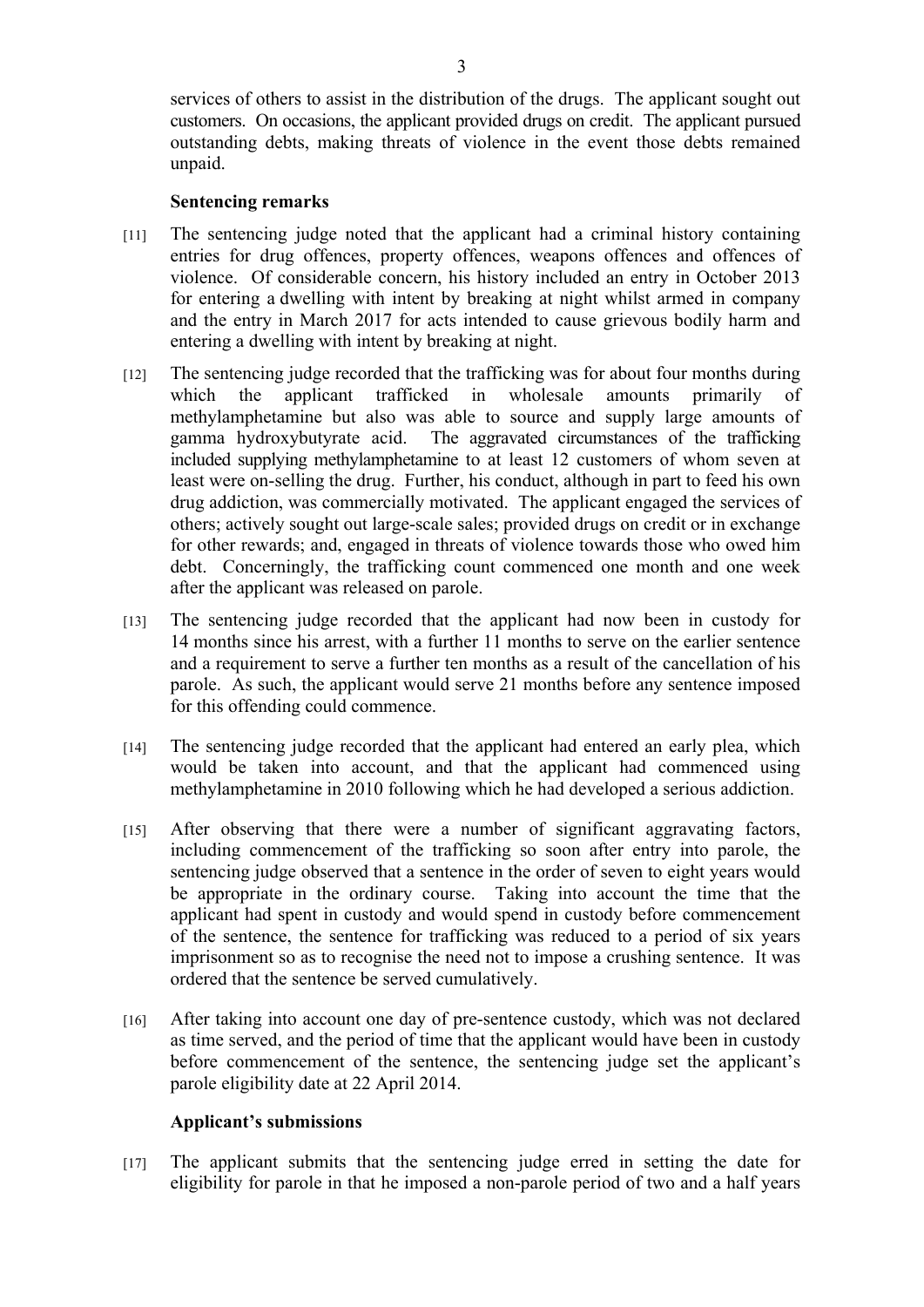from the date of sentence rather than from the date the applicant had returned to custody. This error appeared to have been inadvertent, and had resulted in a parole eligibility date which was fixed at more than 50 per cent of the overall head sentence. The date was also substantially later than the prosecutor had submitted as being open.

[18] The applicant further submits that the sentence was manifestly excessive. A period of six years imprisonment, to be served cumulatively on the earlier sentence, resulted in an overall head sentence of 12 years and 10 months (allowing for the time to be served as a result of the cancellation of the parole) with an overall parole eligibility date fixed after serving six years and four months. Such a sentence was crushing in all of the circumstances.

# **Respondent's submissions**

- [19] The respondent submits that the sentencing judge did not err in fixing the parole eligibility date and the overall sentence imposed was not manifestly excessive.
- [20] Whilst the prosecutor submitted that a parole eligibility date could be "after at least two years, on 20 October 2023", there was no reason to find that the sentencing judge misunderstood the sentencing submissions. The prosecutor had subsequently submitted that a parole date which saw the applicant serve at least three years before eligibility for parole would be appropriate in the circumstances.
- [21] The respondent further submits that the head sentence of six years imprisonment, reduced from seven to eight years to allow for the cumulative effect, properly reflected the applicant's criminality and the mitigating factors, including his pleas of guilty. Such a sentence was consistent with the comparable yardsticks.<sup>1</sup>
- [22] Further, the sentencing judge appropriately took into account the time that the applicant had served in custody and would serve in custody before commencement of the sentence, when fixing the parole eligibility date. The sentencing judge specifically acknowledged that the applicant would be required to serve additional time as a result of the cancellation of his parole.

# **Consideration**

- [23] A consideration of the sentencing remarks supports a conclusion that the parole eligibility date was fixed by the sentencing judge after a proper consideration of all of the relevant circumstances. There is no basis to conclude that it arose as a result of any misunderstanding of the sentencing submissions or through inadvertence.
- [24] The sentencing judge specifically observed that the applicant had been in custody for 14 months, had a further 11 months to serve in respect of that sentence and would be required to serve a further 10 months as a result of the cancellation of his parole, such that he would serve 21 months before the commencement of any sentence imposed by the sentencing judge. The sentencing judge further recorded that by the time the sentence commenced, the applicant would have been in custody for nearly three years. The sentencing judge also expressly recorded that it was

<sup>1</sup> *R v Neilson* [2014] QCA 221; *R v Byrne* [2020] QCA 173; *R v Berns* [2020] QCA 36; *R v Nunn* [2019] QCA 100.